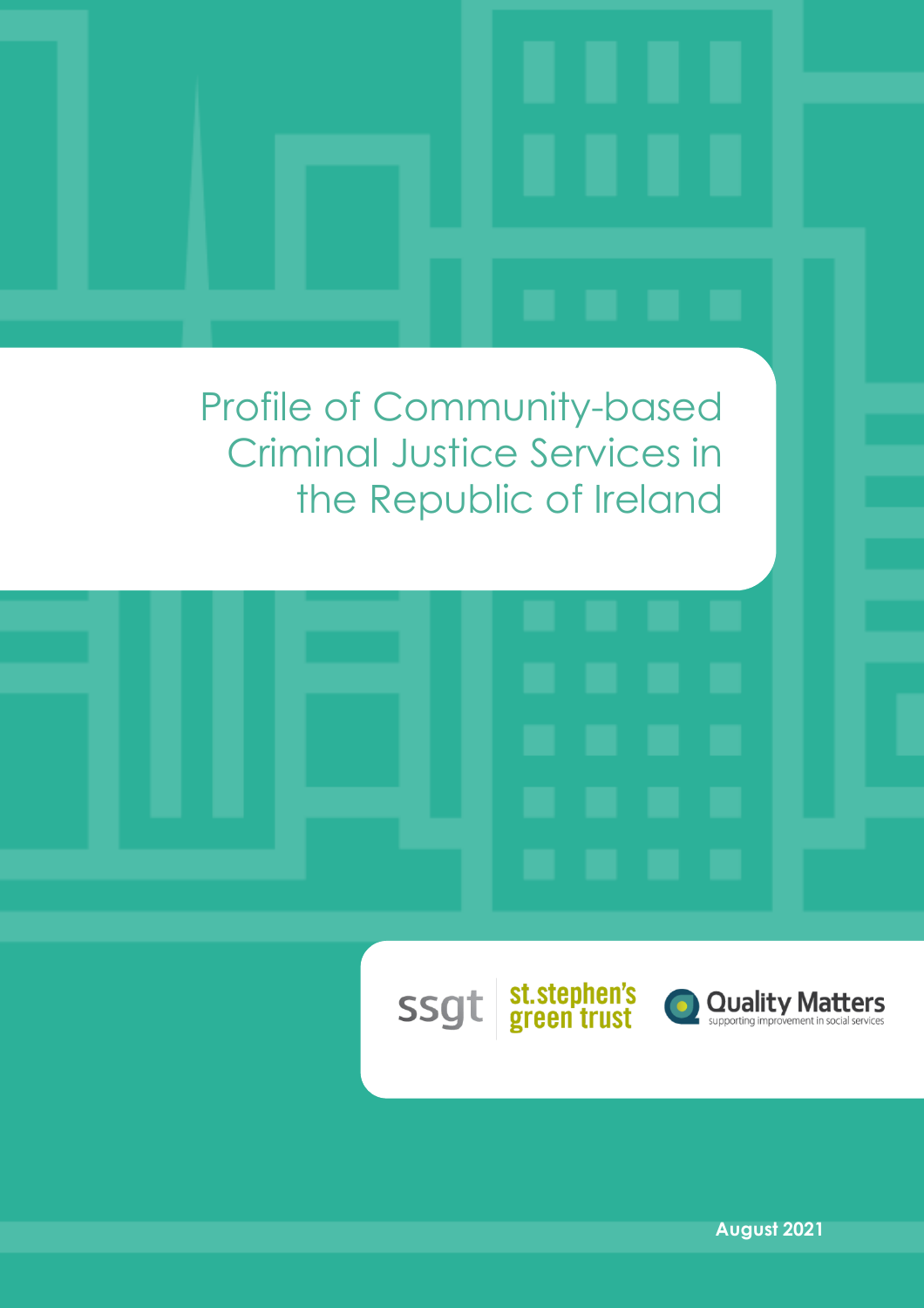## Content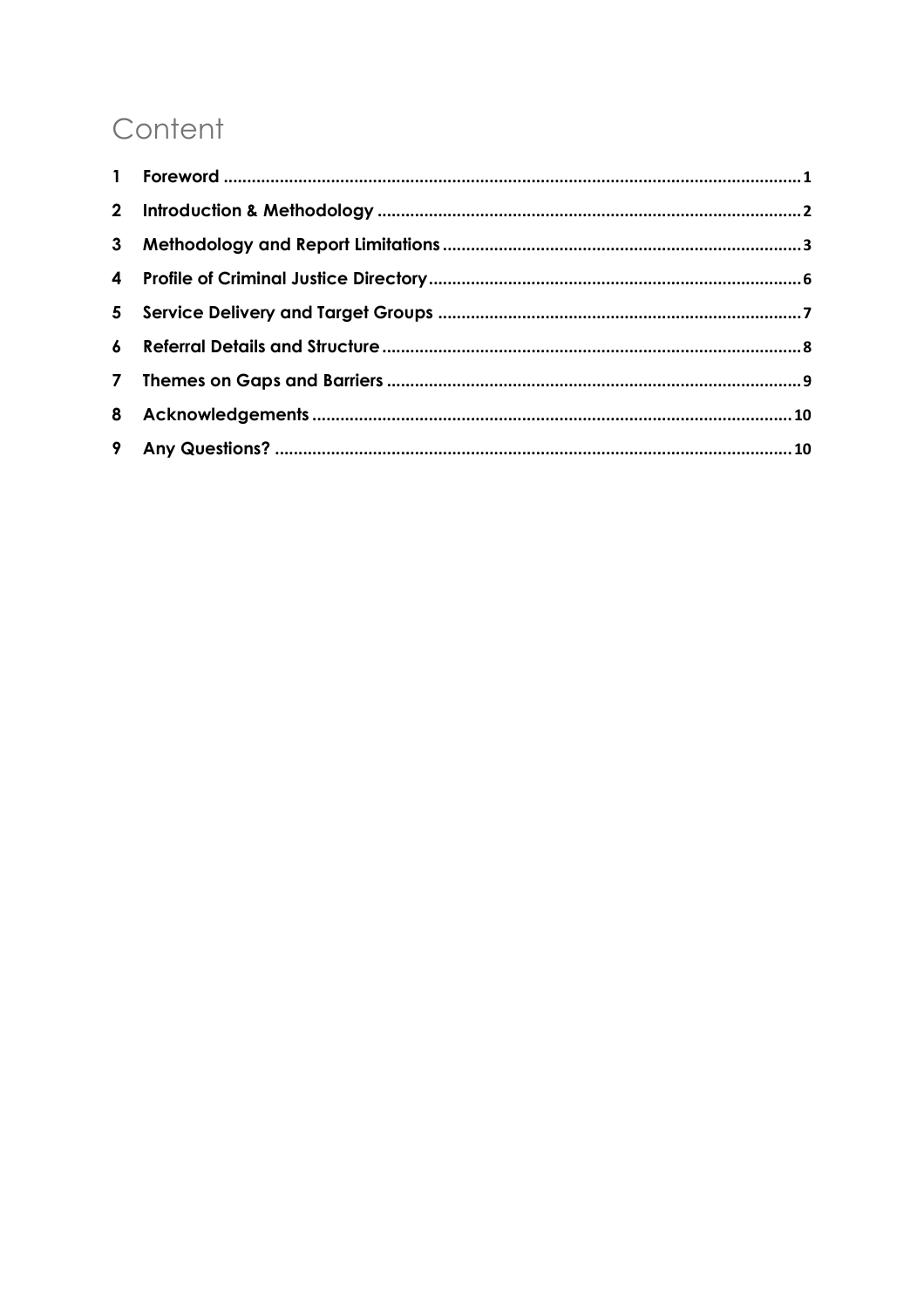### <span id="page-2-0"></span>1 Foreword

This profile of community-based, criminal justice services in Ireland was commissioned by St Stephen's Green Trust (SSGT) and produced by research charity, Quality Matters, in collaboration with a range of community, voluntary and statutory organisations. The main focus of the project was to create an online directory of community-based organisations supporting prisoners, individuals engaged with the Probation Service, or those with criminal convictions, and their families, to better meet the information needs of those groups, as well as to support people working in the sector. The Compass directory (www.thecompass.ie) will be launched in Autumn 2021.

The initiative was initially proposed by St Stephen's Green Trust (SSGT) and is now being developed by the Irish Association for Social Inclusion Opportunities (IASIO), with project assistance from Quality Matters and Enclude. The online directory was designed with assistance from Pathways Centre, Care After Prison and the Irish Penal Reform Trust. The initiative is funded by the Probation Service, the Irish Prison Service and SSGT, and the three organisations were also involved in the development of the online directory and the production of the profile and gap analysis of communitybased, criminal justice services.

While the focus of this work was to produce an informative and accessible online directory, we took this data gathering opportunity to develop an initial profile of community-based, criminal justice services and their service provision, geographical location and other relevant details about their activities. Further data was gathered from respondents to understand current gaps, barriers and perceptions of the criminal justice sector. While we are pleased with the findings, we are conscious the analysis is limited by some key factors, including the number of responses, disruption caused by Covid-19 and the start-up nature of this initiative. This report serves as a baseline for information about the criminal justice sector and our hope is it will serve as a useful starting point towards better understanding the needs of service providers and improving practices in the coming years.

SSGT, the Irish Prison Service and the Probation Service are committed to working with our colleagues in the community, voluntary and statutory sectors to improve the lives and outcomes of prisoners, individuals engaged with the Probation Service, or those with criminal convictions, and their families.

**St Stephen's Green Trust The Probation Service Irish Prison Service**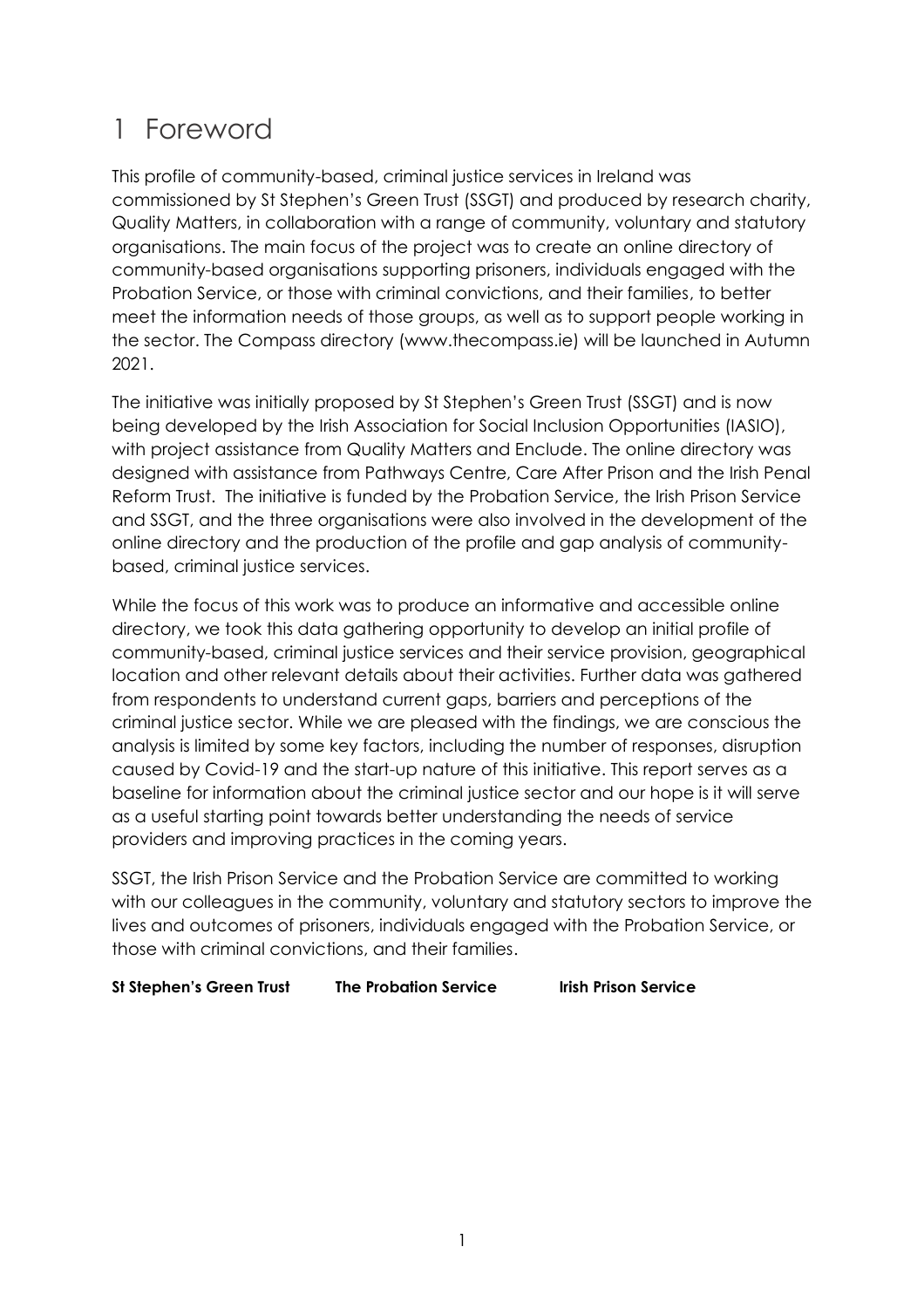## <span id="page-3-0"></span>2 Introduction & Methodology

### 2.1 Overview

This report presents a profile of respondents working in community-based, criminal justice services in Ireland, as well as a summary of gaps and barriers reported by these respondents. This report was commissioned by St. Stephen's Green Trust (SSGT). Findings are drawn from a new online directory of community-based services in Ireland supporting prisoners, individuals engaged with the Probation Service, or those with criminal convictions, and their families as well as for those who are interested in finding support for criminal justice-related issues. This directory is the result of a collaborative project between SSGT, the Irish Prison Service, the Probation Service, Irish Association for Social Inclusion Opportunities (IASIO)and other key stakeholders, The project goal is to provide a central source of information on criminal justice-related services for and other support services available for prisoners, individuals engaged with the Probation Service, or those with criminal convictions, and their families in Ireland. The hope is this directory will increase access to services and improve referral pathways.

This report summarises key data obtained from respondents who supplied information for the directory as well as findings from a small number of open text questions that respondents were asked when completing an online survey to build the directory. The key objectives of this report are:

- To give a broad overview of the Irish criminal justice sector and its various service providers;
- To describe the challenges faced by respondents as well as the gaps or barriers experienced by their service users, including prisoners, individuals engaged in the Probation Service, or those with criminal convictions, and/or their families.

This report was developed by Quality Matters, an independent research charity, with assistance provided by IASIO, who are managing the data collection and data entry required to develop the criminal justice directory. The report itself was commissioned by SSGT to use the directory to provide greater insight into the current situation of service provision for these service user groups.

The directory contains information from 250 respondents across 95 organisations<sup>1</sup>. An important consideration, at this early stage in the project's development, is that this initial directory should not be considered complete, in-depth, nor a comprehensive record of all community-based services in the Irish criminal justice sector. The directory is a first step towards developing a more detailed online resource of community-based services that comprise the sector in Ireland.

<sup>&</sup>lt;sup>1</sup> All reference to respondents within this report refers to the number of individual offices or projects, not the number of organisations, as some larger organisations may contain or be comprised of multiple community-based services. For instance, four organisations within the dataset were comprised of 9 or more regional services, which were located across Ireland.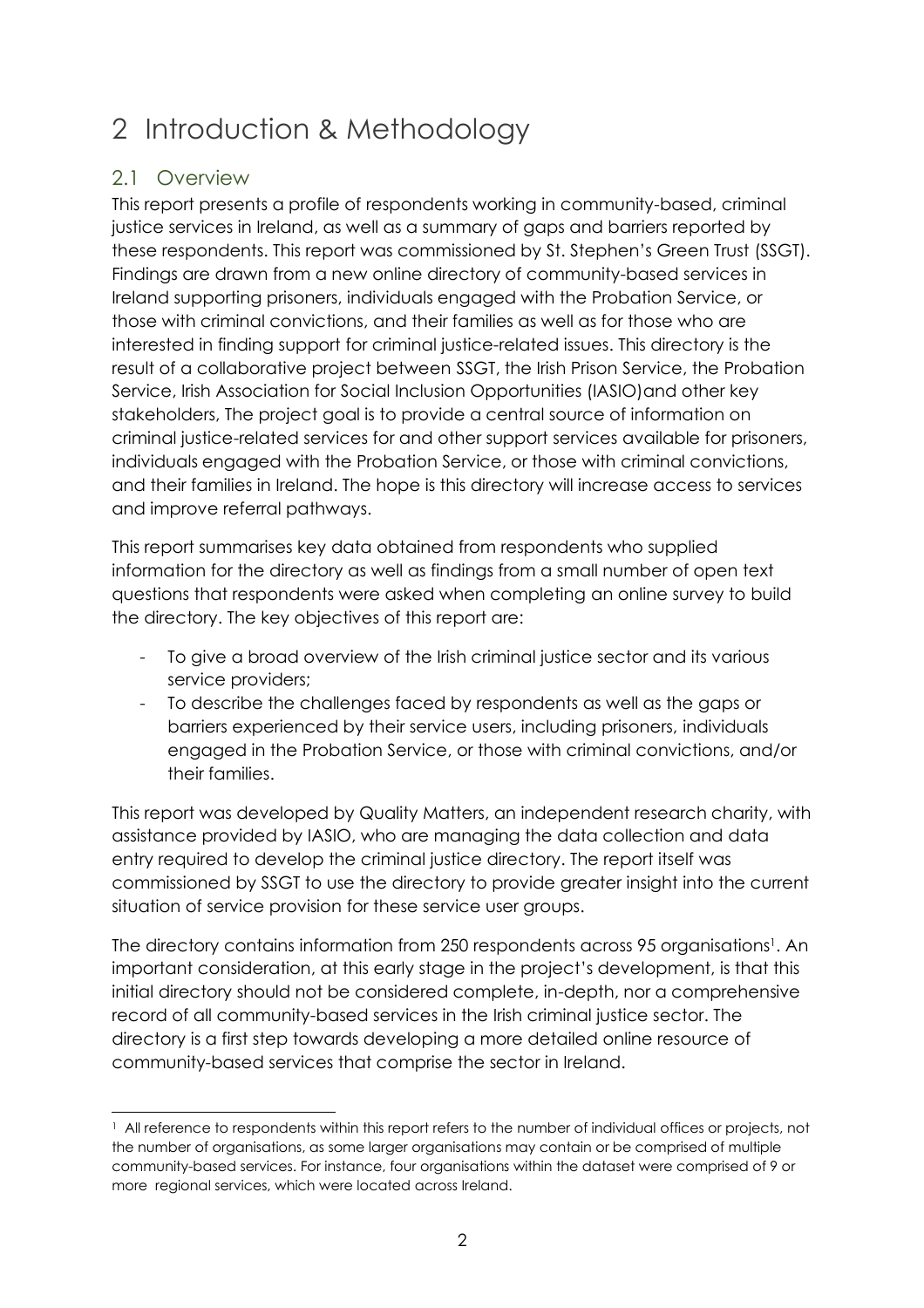Based on this analysis of the initial directory, this report contains a profile of respondents working in the criminal justice sector and summarises key findings drawn from their responses, including the type and variations in service provision, geographic location of service providers, type of service users, referral pathways, sources of funding, gaps and barriers reported by its respondents . When reading this report, a key consideration is that this research may be limited by several factors, such as the fact the research was undertaken during a global pandemic, which might have impacted some findings (e.g., perceptions of gaps, waiting lists, service availability, etc.). A summary of the report limitations is detailed in the next section.

### <span id="page-4-0"></span>3 Methodology and Report Limitations

### 3.1 Limitations to this Research

Within this research, it is important to highlight several limitations. This report is based on initial data collected for the purposes of developing of an online directory of community-based, criminal justice services supporting prisoners, individuals engaged in the Probation Service, or those with criminal convictions, and/or their families, which will be the first of its kind in Ireland. However, it should not be considered a comprehensive nor complete picture of all organisations or services, in Ireland, working with these service user groups. In this light, the report should be viewed as a first step towards developing an online directory of community-based services working with these populations.

Another limitation is that respondents working with the general population, but who might provide services to some criminal justice service users and/or their families, were not included in this initial dataset. This meant, service providers that provide support to some criminal justice service users, but whose work is primarily focussed on helping the general population fell outside of the scope of this project.

Due to the lack of existing service directories for community-based services working in the criminal justice sector, representatives for all service providers in the criminal justice sector may have been included in this online directory and/or audit of criminal justice services in Ireland. It is hoped that once published and shown to be a useful resources, other services will request they be included in the directory in the future.

Also, the thematic analysis of gaps and barriers being reported by respondents was based on a limited number of responses to the criminal justice directory. Therefore, it should not be considered as representative of all views and/or respondents within the criminal justice sector and, in most cases, respondents reported on their own field of expertise, rather than commenting across all possible themes.

Finally, the research was undertaken during the global pandemic in Ireland, which may have impacted the number of responses or affected a respondent's perceptions of needs, gaps and/or barriers. It is possible that some respondents for community-based services did not provide up-to-date information for the criminal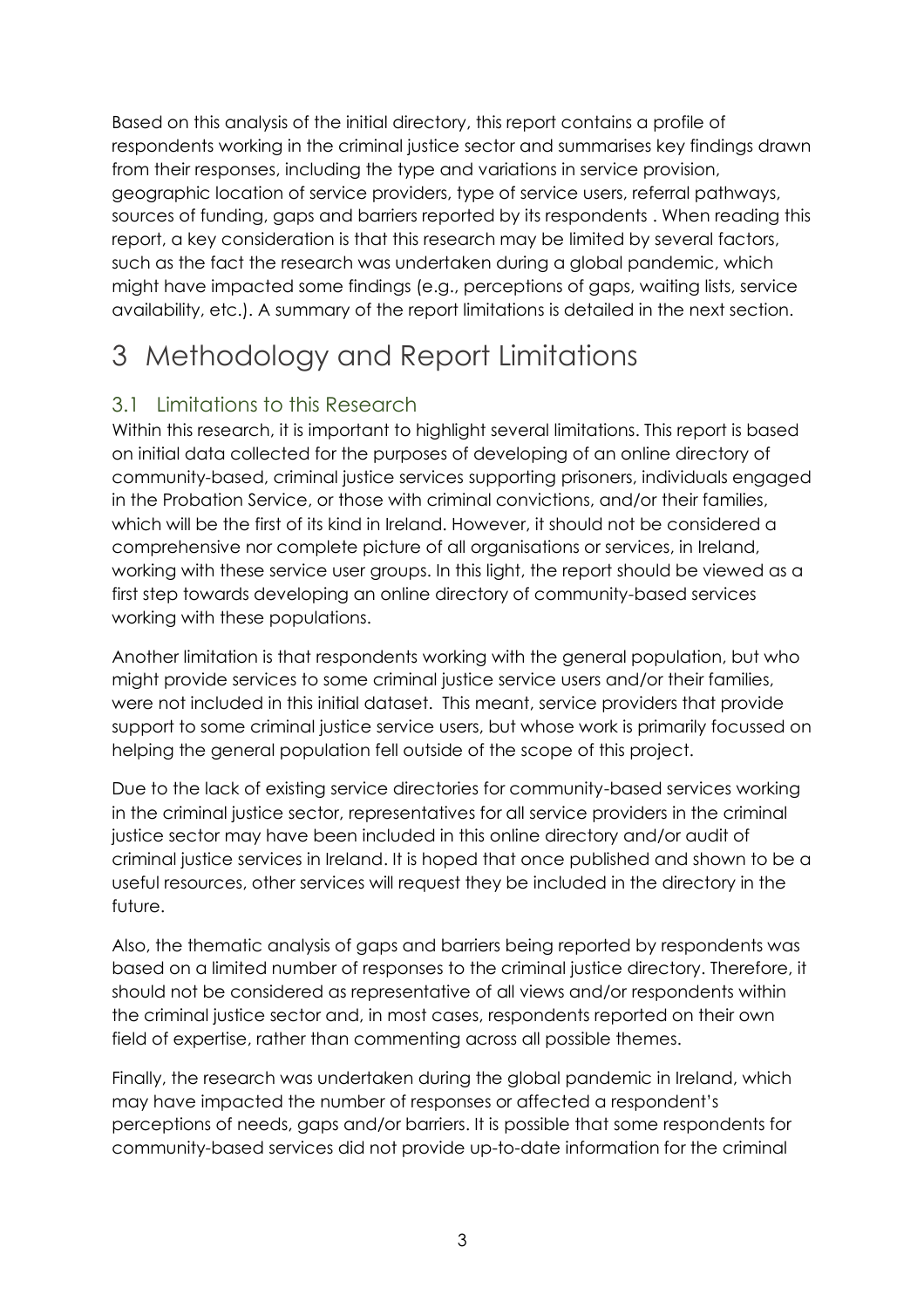justice directory due to a lack of staff resources during the global pandemic, which may also have impacted the findings contained in this report.

### 3.2 Methodology

The methodology for developing the criminal justice directory and producing this report involved four steps, including the development of an online survey instrument, data collection, data analysis and the development of the report.

#### Step 1: Development of an online survey instrument

A survey instrument was designed to gather service information and gaps in service provision/delivery from 250 respondents across 95 organisations working in Ireland. The instrument was co-developed by Quality Matters with input from an interagency advisory group<sup>2</sup> . Once developed, an online survey was created by Enclude to easily gather information and safely store data in a custom-designed Salesforce client relationship management (CRM) system used for the criminal justice directory.

Before the online survey was administered, the instrument was tested in two stages: first, three online focus groups were undertaken with service users, family members and representatives from community-based services to review the instrument, and second, the online survey was piloted by four community-based services in Ireland. The main purpose of the dataset is to develop an online directory of communitybased, criminal justice services in Ireland. Other information was gathered from respondents to develop a profile of community-based, criminal justice services to establish a baseline and better understand the sector.

It is envisaged this online directory will be a valuable resource for people who are looking for a single source of information on services and supports available and it represents the first such resource for criminal justice services within Ireland.

#### Step 2: Data collection

Data collection was primarily undertaken by IASIO with assistance provided by Quality Matters. The data collection was undertaken in three stages. First, an audit of criminal justice services in Ireland was undertaken by IASIO to identify the widest possible range of services working with criminal justice service users and/or their families. A total of 250 respondents across 95 organisations in Ireland was identified and included in this dataset. Second, a desktop review and internet search was used to gather publicly-available information on criminal justice services and the type of service provided by these community-based services. This information was obtained through a combination of existing directories or service documentation developed by IASIO and by using publicly-available details on an organisation's website.

The third and final step involved validating this information with respondents between January and March 2021. An online survey with partially completed detail about a community-based service and its service provision was sent to all 250

<sup>2</sup> This project advisory group was comprised of St. Stephen's Green Trust, Irish Prison Service, the Probation Service, IASIO, Irish Penal Reform Trust, Care After Prison, and Prisoner Support Network.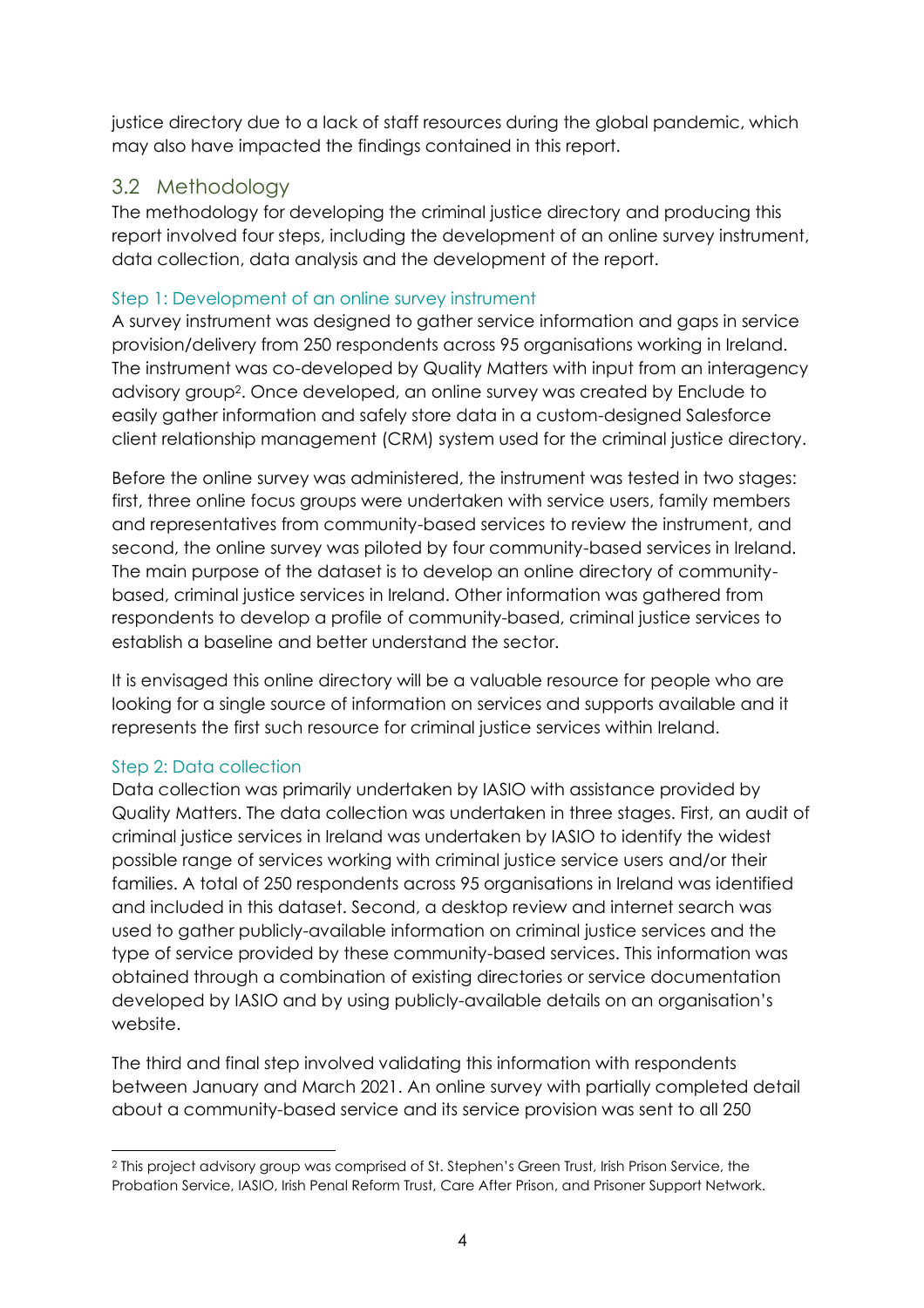respondents identified in the audit of criminal justice services undertaken by IASIO, however only 55% of respondents (N=137) completed to the online survey. This means further detail on the type of service provision and gaps/challenges was provided by only 55% of respondents at the time of writing this report. The limitations of this response rate is elaborated further in the next section.

#### Step 3: Analysis of dataset

Once data was gathered, the criminal justice directory was analysed by Quality Matters to develop a profile of organisations that responded to the online survey in two ways:

- 1. An analysis of respondents compared across counties in the Republic of Ireland by location and the catchment areas where they currently operate;
- 2. An analysis of respondents based on the categorizing the type of service provision and their key target groups respectively:

Additionally, qualitative data from the criminal justice directory was analysed to identify themes and patterns in the gaps reported by respondents as well as any reported barriers reported by respondents for either service users and/or their families. A brief summary of these findings are provided in this report.

#### Step 4: Development of this report

Following this analysis of the criminal justice directory, Quality Matters was responsible for developing a report for SSGT, Irish Prison Service and the Probation Service. It contains an in-depth analysis of the criminal justice directory and a thematic analysis of the qualitative feedback on gaps and barriers shared by respondents. This version highlights key findings and offers a broad overview of respondents working in the criminal justice as well as the key gap and barriers reported being reported by these respondents.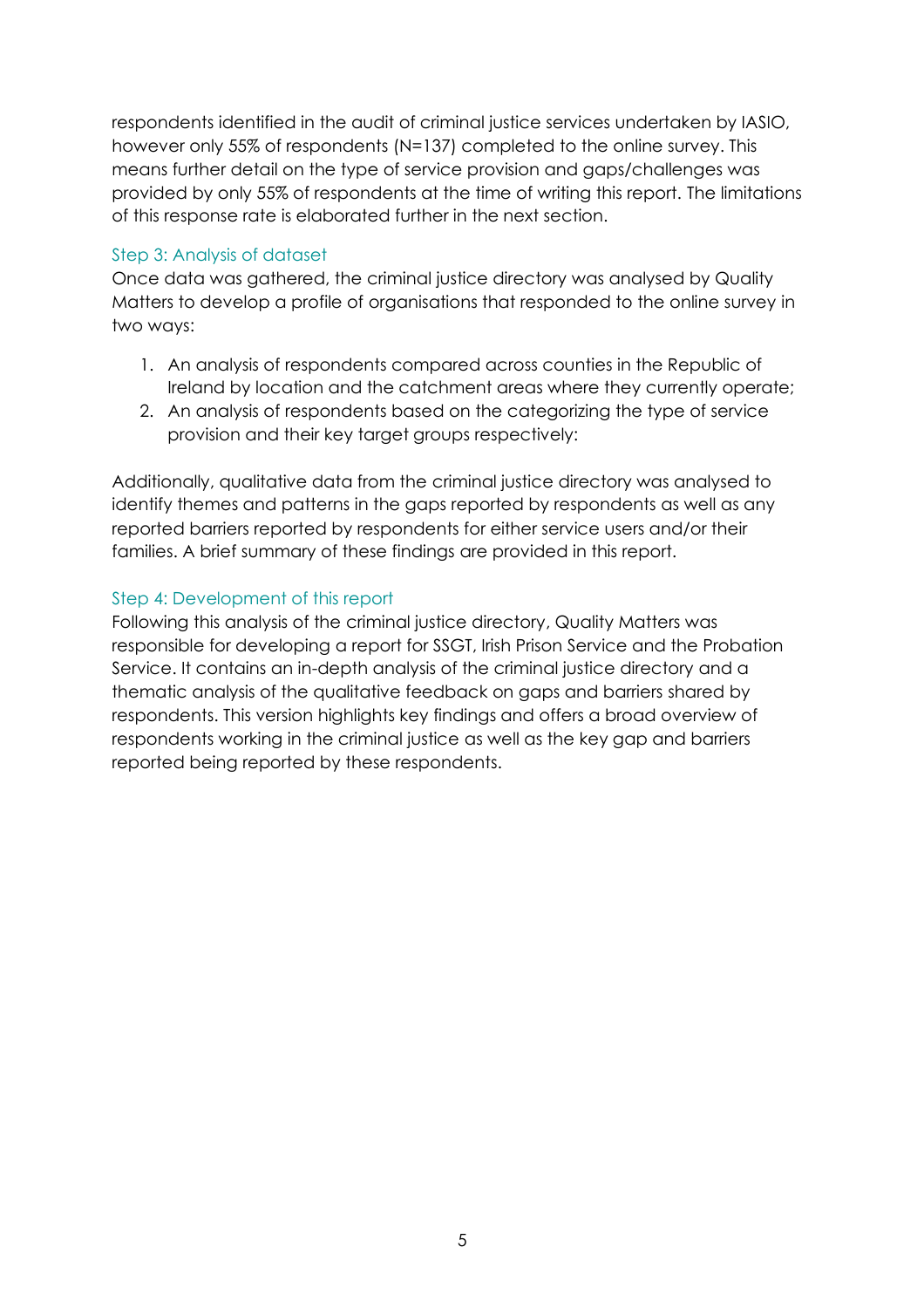# <span id="page-7-0"></span>**Profile of Criminal Justice Directory**

# 250

The total number of respondents working with criminal justice service users and/or their families

### 203 across 95 organisations

Number of respondents with a parent organisation

### **47 respondents**

Number of respondents with no parent organisation

### **Types of Service Provision**

Out of 250 respondents, the highest reported area of service provision reported was education and employment supports for prisoners and ex-offenders. The least reported area of service provision was supports for victims of crime



**Breakdown of Catchment Areas** 

Out of 250 respondents, the three counties with the highest proportion were:



 $1/10$ 70% of respondents had a catchment area of one county  $(n=174)$ 

48% 22% 20%

Co. Dublin (n=122)

 $Co.$  Cork  $(n=56)$ 

Co. Limerick (n=51)

**1/10** 11% of respondents provided services in two to four counties  $(n=27)$ 

19% of respondents provided services in five or more counties (n=47)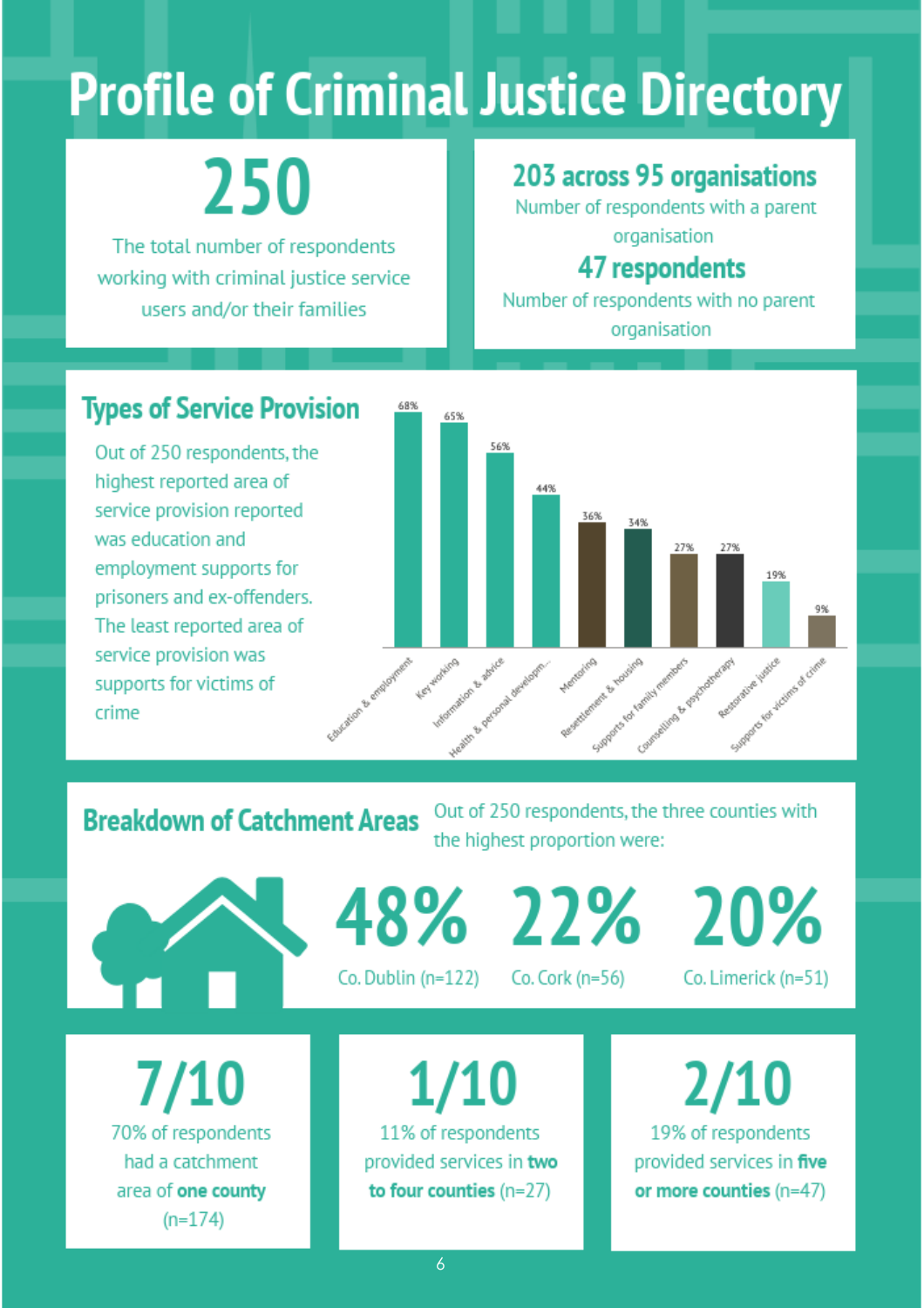# **Services Delivery & Target Groups**

<span id="page-8-0"></span>target groups who receive support were:

offering support to males  $6/10$ offering support to females

offering support to young adults  $4/10$ (aged 18 to 24)

# **Types of Service User Groups** Stages of Criminal Justice System



Out of 226 respondents, nearly half or more work with service users who are on probation, have current convictions, or have been recently sentenced.

### **Delivery of Prison In-reach**

Respondents identified any prison campuses or detention centres where they provide prison in-reach supports. The top three prisons were:

|       | $62\%$ Dóchas Centre   |  |
|-------|------------------------|--|
|       | 55% Wheatfield Prison  |  |
| 54% l | <b>Mountjoy Prison</b> |  |

### **Providing Community Outreach**

Of 180 respondents<sup>\*</sup> to the online survey:



of respondents provide 44% community-based outreach (n=80)

> Of the 80 respondents that provide community-based outreach, over 50% were located in Co. Dublin

\* Responses to the online survey vary because respondents were not obliged to answer all questions in the survey.

7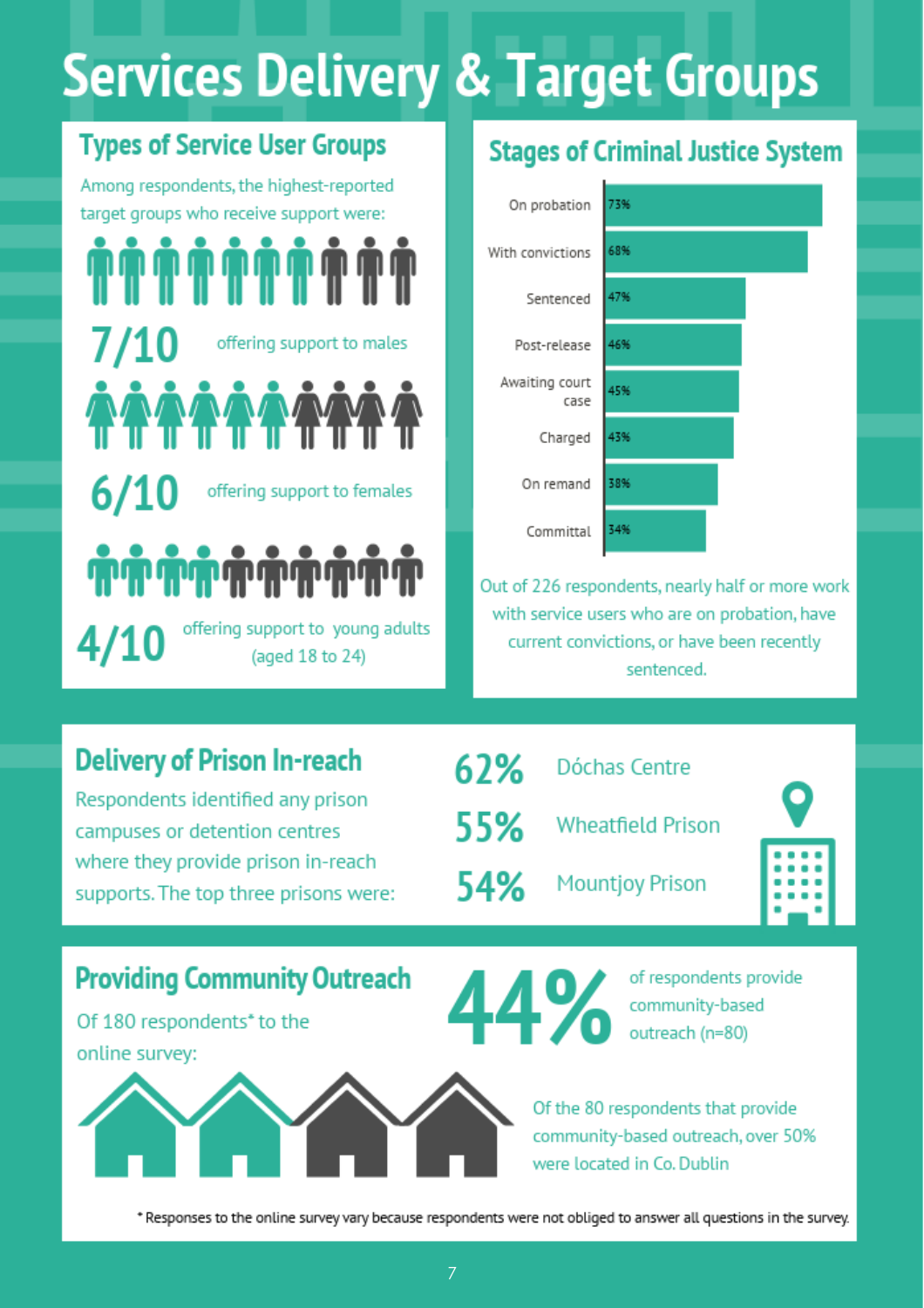# **Referral Details and Structure**

### **Structure of Organisation**

<span id="page-9-0"></span>Out of 90 respondents to the online survey, the legal structure of their organisation was:

88% were either a charitable, community and/or voluntary organisation  $(n=79)$ 

9% were a social enterprise (n=8)

|   | . |   |
|---|---|---|
|   | . |   |
|   | . |   |
|   | . |   |
| ٠ |   | ۰ |
|   |   |   |

### **Waiting List Times**

59% of respondents had no current waiting list time  $(n=47)$ 

22% had a wait time of one month or less (n=17)

> 15% had a wait time between one to three months  $(n=12)$

3% had a wait time between three to six months  $(n=2)$ 

1% had a wait time of six months or more  $(n-1)$ 



### **Sources of Referral**

Respondents were asked how their service users were typically referred. Out of 225 respondents, the main sources were reported as:

| Family/friends      | 34% |
|---------------------|-----|
| Chaplains           | 43% |
| Prison officers     | 47% |
| Social workers      | 49% |
| Key workers         | 52% |
| Self-referrals      | 61% |
| Other professionals | 71% |
| Probation officers  | 73% |



Out of 93 respondents, their main sources of funding were reported as:

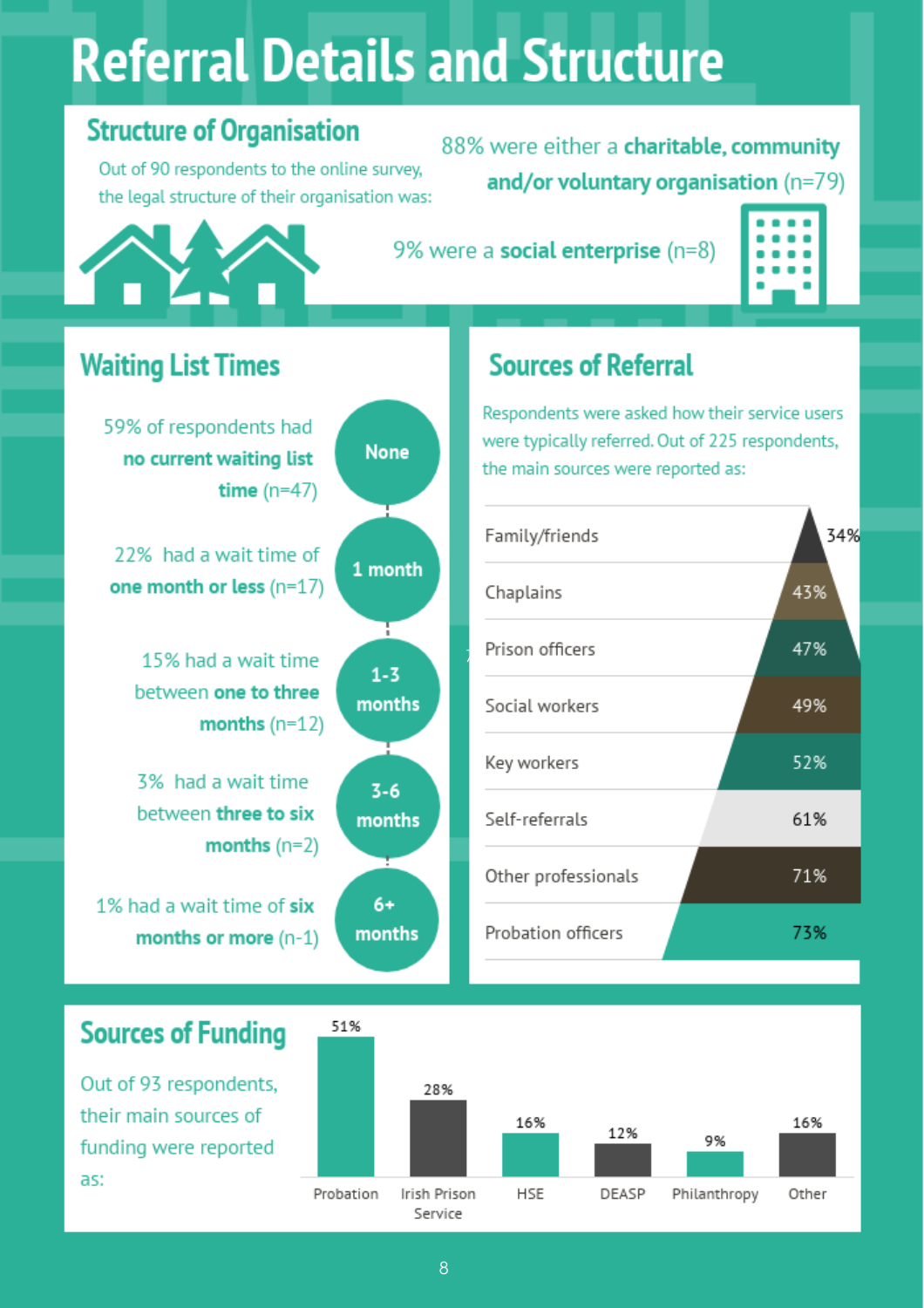# **Themes on Gaps and Barriers**

### <span id="page-10-0"></span>**Gaps in Local Service Provision**

Among 78 respondents that reported gaps in service provision in their catchment area, findings show the gaps were:



Resettlement & housing Counselling & psychotherapy Health & development Supports for family members Information & advice Restorative justice Mentoring Education & employment Key working Supports for victims of crime



## **Other Gaps in Service Provision**

Respondents were asked to report any other types of gaps in service provision in their catchment area. Out of 38 respondents, these other gaps were:



Lack of mental health services



Need for emergency and supportive housing for individuals leaving prison



Need for parenting and child support programmes





Need for addiction treatment services

# **Barriers related to**

### access to service users

Respondents identified barriers associated with either receiving referrals or difficulty experienced when accessing clients while in prison. The themes from this analysis found that:



26

16

of respondents stated that prison staffing levels limit access to criminal justice service users

of respondents did not receive sufficient referrals from Irish Prison Service or Probation\*

of respondents reported how in-reach services are not sufficiently accessible for clients on protection

\*It should be noted the Probation Service highlighted that client are referred to organisations and community-based services that meet the immediate requirements of clients.